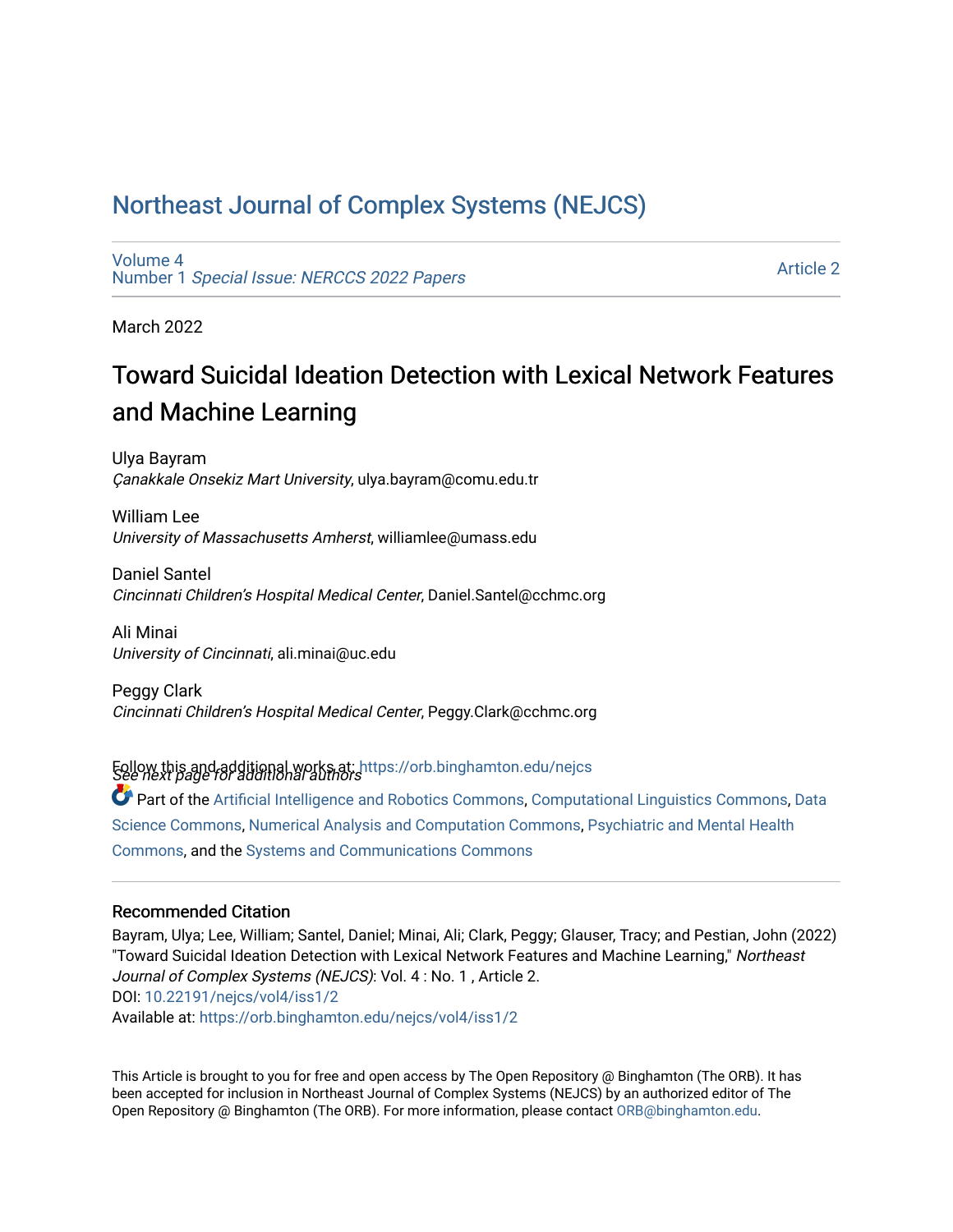# Toward Suicidal Ideation Detection with Lexical Network Features and Machine Learning

## Authors

Ulya Bayram, William Lee, Daniel Santel, Ali Minai, Peggy Clark, Tracy Glauser, and John Pestian

This article is available in Northeast Journal of Complex Systems (NEJCS): [https://orb.binghamton.edu/nejcs/vol4/](https://orb.binghamton.edu/nejcs/vol4/iss1/2) [iss1/2](https://orb.binghamton.edu/nejcs/vol4/iss1/2)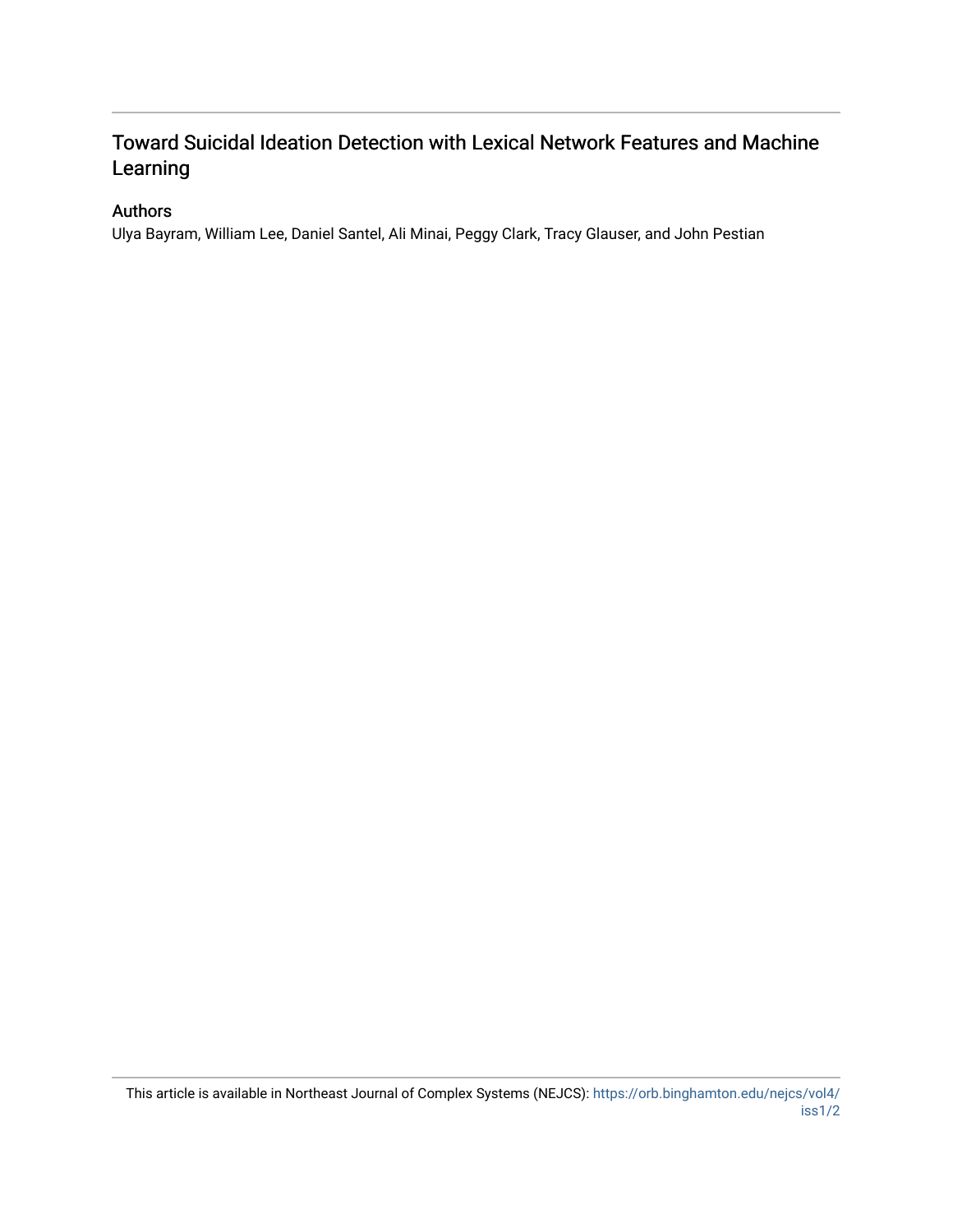# Toward Suicidal Ideation Detection with Lexical Network Features and Machine Learning

Ulya Bayram, Ph.D.<sup>1∗</sup>, William Lee<sup>2</sup>, Daniel Santel, Ph.D.<sup>3,4</sup>, Ali A. Minai, Ph.D.<sup>5</sup>, Peggy O. Clark, DNP, MSN, PPCNP-BC<sup>4</sup>, Tracy Glauser, MD<sup>3,4</sup>, and John Pestian, Ph.D.<sup>3,6</sup>

<sup>1</sup> Department of Electrical and Electronics Engineering, Faculty of Engineering, Canakkale Onsekiz Mart University, Canakkale, Turkey <sup>2</sup> Department of Computer Science, University of Massachusetts Amherst, Massachusetts, USA <sup>3</sup> Department of Pediatrics, Divisions of Biomedical Informatics, Cincinnati Children's Hospital Medical Center, Cincinnati Ohio, USA <sup>4</sup> Department of Pediatrics, Divisions of Neurology, Cincinnati Children's Hospital Medical Center, Cincinnati Ohio, USA <sup>5</sup> Department of Electrical Engineering and Computer Science, Faculty of Engineering, University of Cincinnati, Cincinnati Ohio, USA <sup>6</sup> Department of Pediatrics, Divisions of Psychiatry, Cincinnati Children's Hospital Medical Center, Cincinnati Ohio, USA

#### <sup>∗</sup> ulya.bayram@comu.edu.tr

#### Abstract

In this study, we introduce a new network feature for detecting suicidal ideation from clinical texts and conduct various additional experiments to enrich the state of knowledge. We evaluate statistical features with and without stopwords, use lexical networks for feature extraction and classification, and compare the results with standard machine learning methods using a logistic classifier, a neural network, and a deep learning method. We utilize three text collections. The first two contain transcriptions of interviews conducted by experts with suicidal (n=161 patients that experienced severe ideation) and control subjects (n=153). The third collection consists of interviews conducted by experts with epilepsy patients, with a few of them admitting to experiencing suicidal ideation in the past (32 suicidal and 77 control). The selected methods detect suicidal ideation with an average area under the curve (AUC) score of 95% on the merged collection with high suicidal ideation, and the trained models generalize over the third collection with an average AUC score of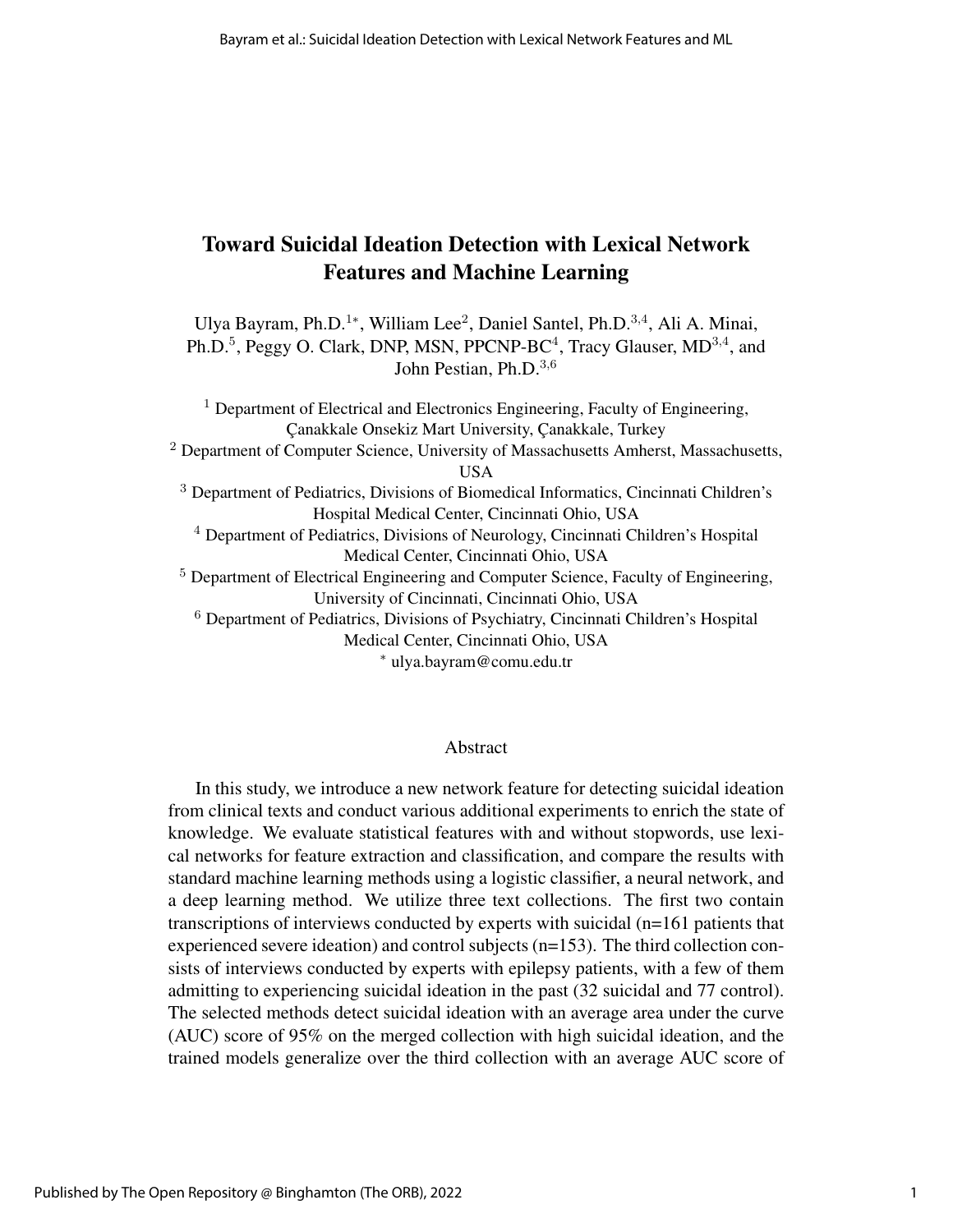69%. Results reveal that lexical networks are promising for classification and feature extraction as successful as the deep learning model. We also observe that a logistic classifier's performance was comparable with the deep learning method while promising explainability.

#### 1 Introduction

Suicide and its prevention is a problem of growing importance according to the increasing global suicide statistics [1, 2]. Meanwhile, the aftermath of the COVID-19 pandemic on suicide rates has started to surface the dire effects of social isolation, lock-downs, stress, and anxiety factors affecting mental health and triggering suicidal events [3, 4, 5]. Approximately 70% of the suicidal individuals needing urgent mental health services remain helpless because of the shortage of caregivers, lack of health insurance, or by choice [6, 7]. Meanwhile, accessing these services cannot guarantee suicide prevention either. Healthcare providers without good training who solely rely on standardized questionnaires may fail to see the nuances of suicide [8, 9, 10]. Also, suicidal individuals often deny and hide their suicidal thoughts [11]. A solution considered by many has been to adopt machine learning technology for suicide prevention [12].

Many studies evaluate the possibility of identifying suicidal ideation from texts using machine learning [13, 14, 15, 16]. Deep learning methods such as convolutional neural networks (CNN) [17, 18], long-short term memory networks (LSTM) [17, 19], and BERT models [20] have also been used for identifying the presence of suicidal ideation. The reported scores reach as high as above 90% AUC over within-corpus evaluations [8, 21]. Due to the reported success of these methods, some social media domains already started to use such models in real-time detection and prevention of suicide [12]. These studies made it possible to demonstrate the plausibility of suicidal ideation detection using supervised models.

Despite the developments in the machine learning applications, the current state of research is far from completion. There are only a few studies that attempt to utilize complex networks in the task of text classification [22, 23], especially in the mental health domain. Also, there is an insufficiency of studies that use expertlabeled data collections due to the expensive and difficult nature of collecting clinical data. Plus, there is a need for studies that perform fair method comparisons instead of reporting results from a single approach or perform simple comparisons with methods that were not properly tuned. Most importantly, literature needs studies that report how the trained models with high within-dataset results would generalize over other collections and studies that demonstrate the interpretability of the methods. In this study, we respond to these demands.

In this study, we use three clinical data collections available to us. The first two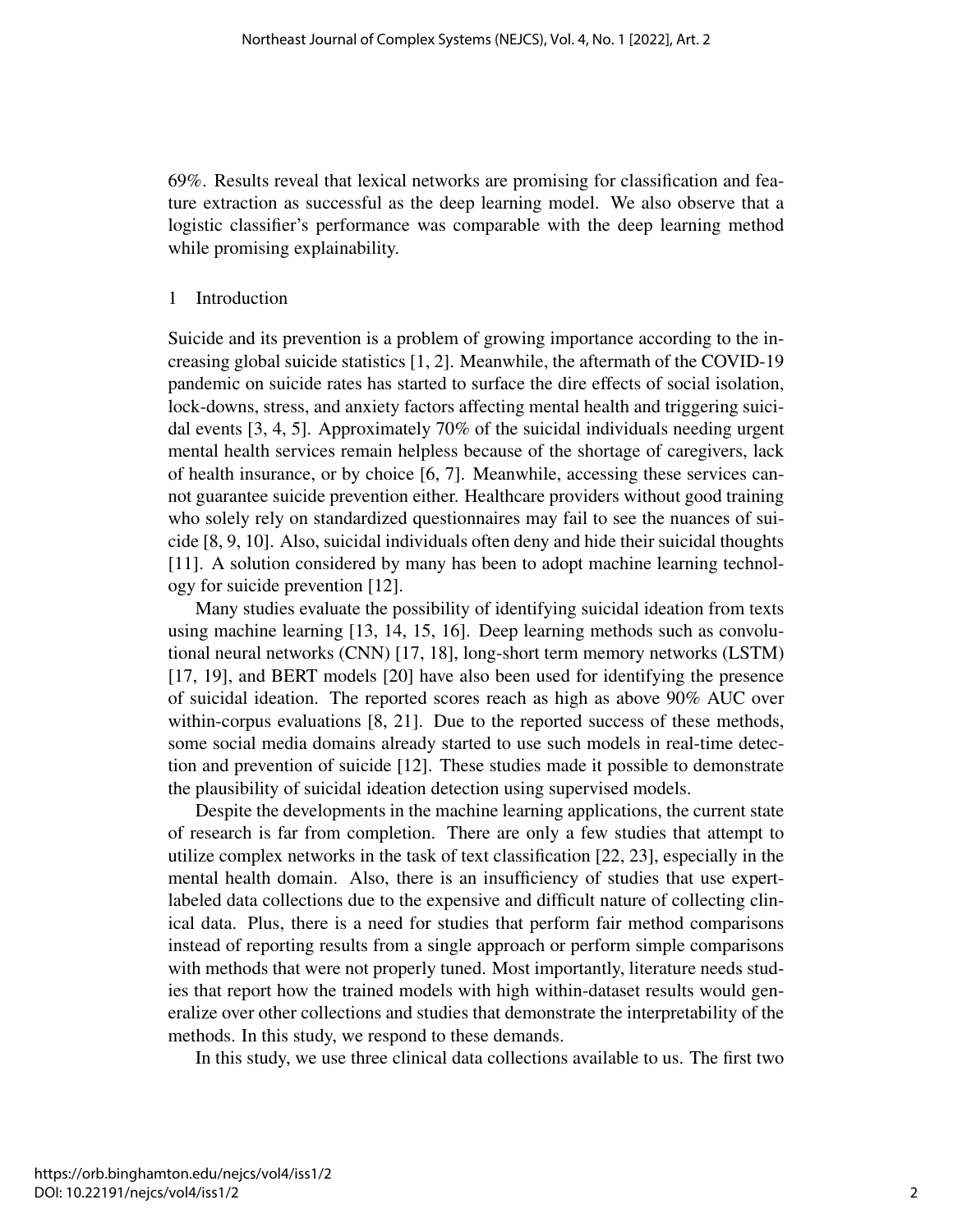collections comprise interview transcripts of individuals in the hospital due to suicidal events and control individuals. Meantime, the third collection has interview transcripts of patients that received epilepsy treatment in the past, some of them admitting having suicidal ideation currently or in the past. We use the third one for studying the generalization/transferability of the machine learning methods trained by a subset of the first two collections, focusing on determining the generalization of the high-scoring models in a real-life scenario. The significance of this third collection is the low-level suicidal ideation and the small number of suicidal individuals it contains compared to the first two, making it a realistic experimentation framework.

In the following sections, we discuss our contributions, summarize the methods, demonstrate and discuss the results, and finalize the main findings in the conclusions.

#### 2 Related Work

The majority of the suicidal ideation detection research domain is dominated by machine learning and deep learning studies [13, 14, 15, 16, 8]. Using networks for analyzing or identifying suicidal ideation have been covered by a few studies. In one study, De et al. constructs a network to analyze the interactions between different theoretical components of suicidal ideation [24]. In addition to the theoretical studies, there are others that focus on utilizing the power of cognitive network science. One recent study constructs a lexical network from the suicide notes to study and analyze the associations between the terms in these notes [23]. They find clusters of positive words dominating their networks, while they find negative terms highly clustered around the self-related terms in the networks. As such analyses provide a grasp of the strength of constructing networks from the data, some studies focused on using this strength to distinguish a suicidal texts from the others, using the networks as a classifier [22]. In this study, we introduce lexical networks as a resourceful domain for feature extraction. The rationale is that these features reflect more subtle lexical relationships than are captured by standard statistical features (e.g., bi-grams) and can be used to augment or replace these features in machine learning applications for detecting suicidal ideation. Additionally, we introduce an analysis on the effects of handling stopwords, i.e. frequent words that are meaningless alone, in the feature set as there is no consensus regarding their removal. Next, we perform a feature analysis to address the issue regarding the lack of interpretability of the machine learning methods, especially the neural models [12]. Getting the top features from a trained method allows us to understand and make sense of the information these methods process in the auto-separation of data into suicidal versus non-suicidal classes.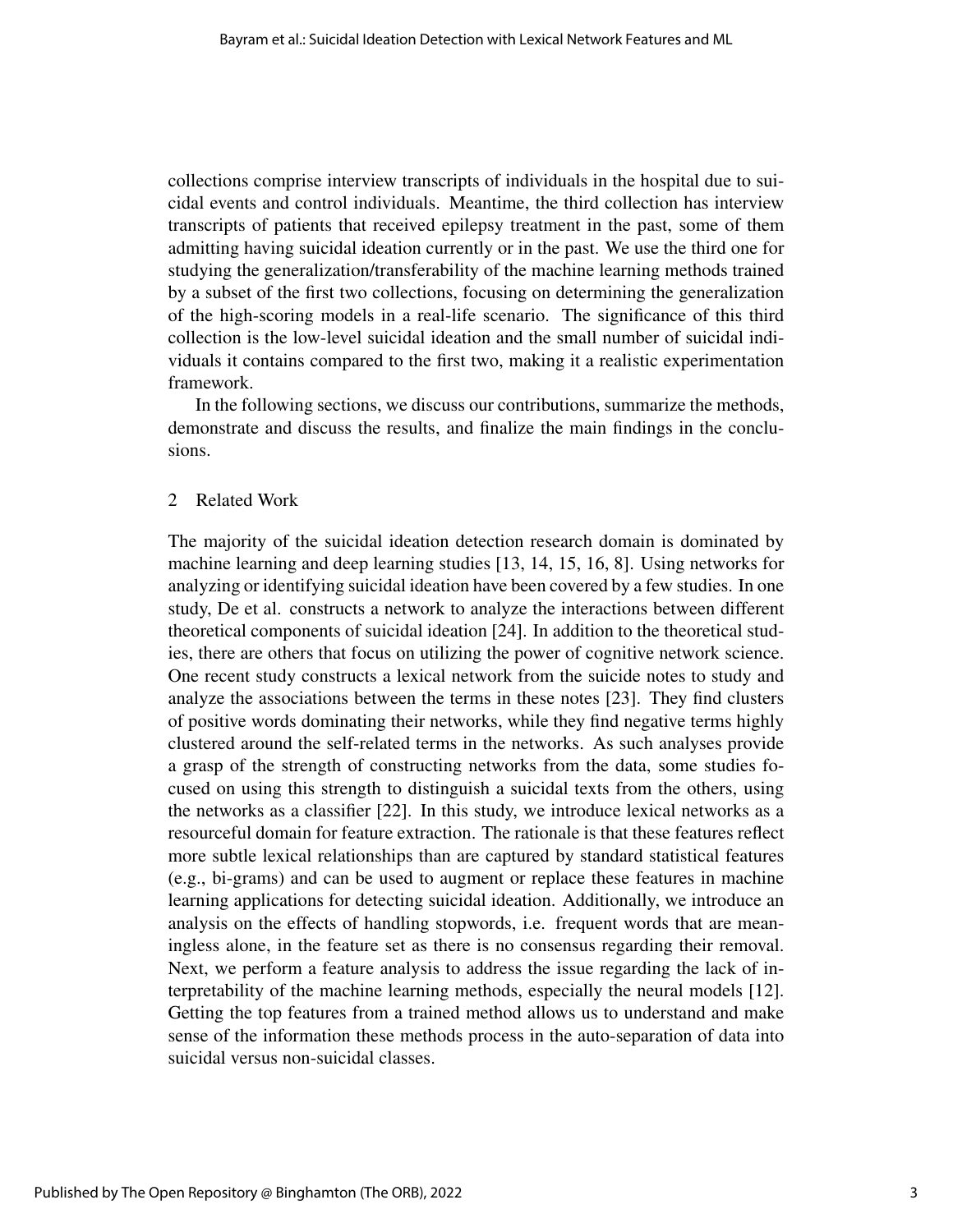The limited number of available benchmarks is a challenge in suicide research [12]. Collecting data, especially under clinical supervision, is difficult and expensive. Meanwhile, social media data with actual ground-truth availability are limited, share-restricted, and come with other challenges. Community efforts are dedicated to attacking these challenges like working on small gold-standard, share-restricted data [13]. Due to these challenges, studies are limited to work on a single, limited collection and report only within-dataset evaluations. One drawbacks of this limitation is how the trained models would generalize to other data in a real-life setting remains unknown. Also, due to the lack of generalization experiments, researchers cannot determine whether their methods learn patterns or clues related to suicide. Ribeiro et al. shows how the deep learning models can "learn" false features while returning high scores on within-corpus evaluations [25]. Evaluating the trained models on other data would allow researchers to realize whether the models have been overfitting to the training dataset.

- 3 Materials and Methods
- 3.1 Data

Each of the three collections comprises transcribed interviews conducted by clinical experts asking five "ubiquitous questions" to the volunteering patients. These questions were developed to initiate a conversation to harvest language from them: "Do you have hope, fear, secrets? Are you angry? Does it hurt emotionally?" [26]. The patient responses are long, containing more than one sentence, and are of free form. In this study, only the patient responses are used. These three collection studies have been approved by the Cincinnati Children's Hospital Medical Center's (CCHMC) Institutional Review Board.

Table 1: For each corpus used in the study, the average age of the patients, and the number of participants in each class.

| Dataset       | Average age        | Suicide Control |     |
|---------------|--------------------|-----------------|-----|
| First corpus  | $15.5 (\pm 1.4)$   | 31              | 30  |
| Second corpus | 33.5 ( $\pm$ 16.4) | 130             | 123 |
| Third corpus  | 19.2 ( $\pm$ 3.0)  | 32              | 77  |

The first corpus in Table 1 contains data from patients in the Emergency Department admitted for suicide-related events, and the control set comprises orthopedic injury patients with no recent or past suicidal ideation [27]. The second corpus is similar to the first, except it was obtained from three hospitals in two cities: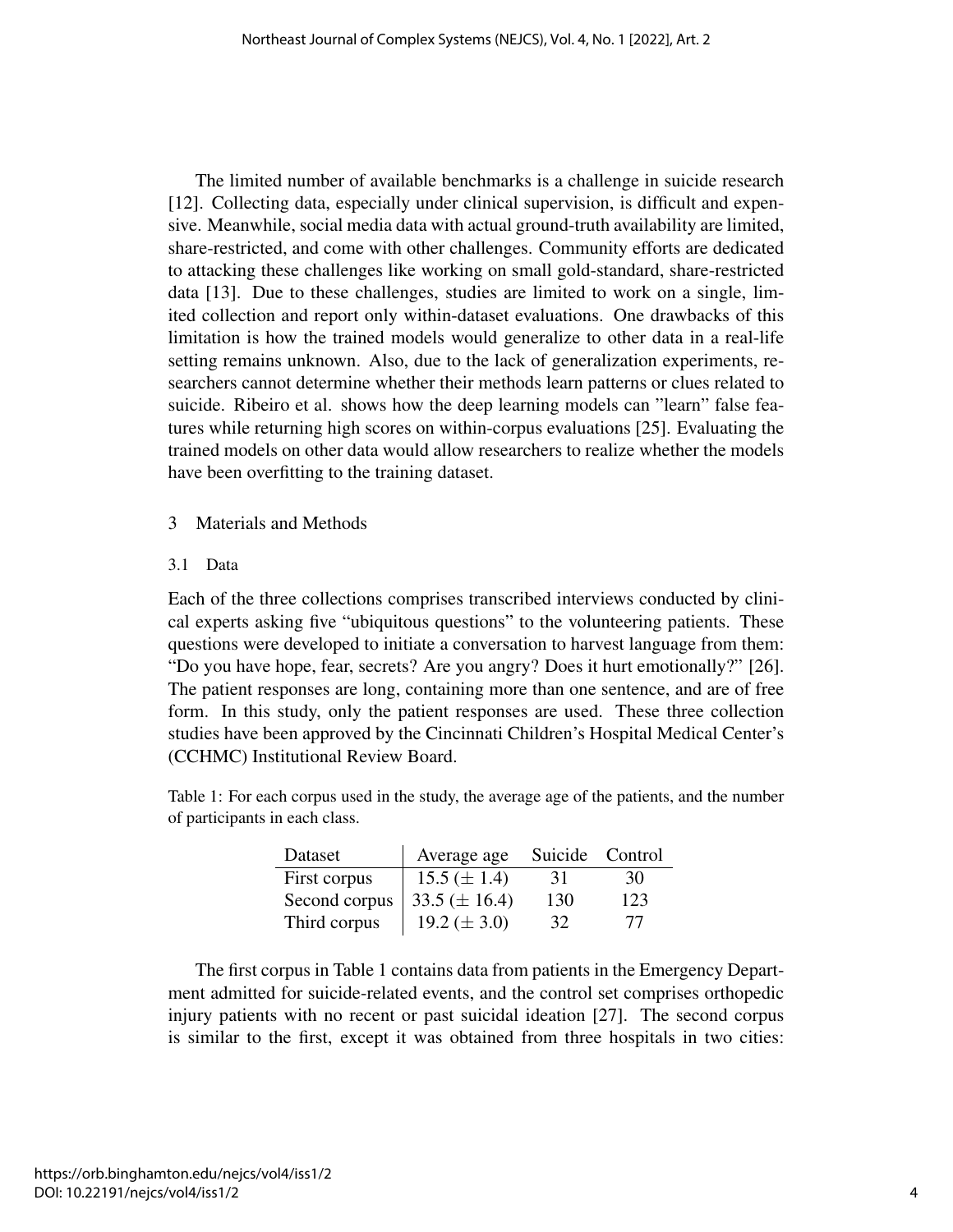CCHMC, University of Cincinnati Medical Center, and Princeton Community Hospital [21]. This corpus also includes follow-up interviews conducted a month after discharge. A recent longitudinal study found no significant difference in language a month after discharge [15], so the follow-up responses are also included in the corpus. Since our subject area is the detection of suicidal ideation, mentally ill patient interviews are excluded from the collection. Next, these two collections are merged into a single corpus to increase the training set size, containing 470 texts where the number of suicidal and control texts are balanced.

The third corpus is different from the first two as the participants are adolescent epilepsy patients of CCHMC. The original aim of this collection was to identify psychiatric comorbidities in these patients [28]. The number of suicidal and control subjects in this collection are in Table 1. The ideation levels for the suicidal group are lower than those of the previous two corpora like in a real-life population. Most of the suicidal group patients admit having suicidal thoughts in the past, which does not mean they are currently suffering from suicidal ideation, similar to reallife, i.e. fewer suicidal individuals, varying ideation levels [29]. It also includes some follow-up interviews, overall comprising 213 texts.

#### 3.2 Statistical Features

We apply the standard text pre-processing methods (lowercase conversion, punctuation removal - prohibited for bigrams, and tokenization) before extracting features. The first feature set has unigrams, i.e. individual word frequencies. We exclude words occurring in fewer than five training set texts  $(< 1.3\%$  of the set) to eliminate misspellings or infrequent words. We also experiment with stopwords to evaluate their effect as there is no consensus on removing or keeping them. For ease, we use the stopwords list in the NLTK library and use them as unigrams [30]. Subsequently, we experiment with bigram features that are concurrently occurring word pairs. For their extraction, we also employ the NLTK library [30]. The end-ofsentence punctuations are kept during pre-processing before bigram extraction to include the information on which words are at the beginning or end of a sentence. We used the same threshold as before  $(< 5)$  to remove the infrequent bigrams. Finally, we obtain the n-grams features ( $n = \{1, 2\}$ ), which are the most popular textual features in clinical studies ([15, 21, 31]) by merging the unigram and bigram features. After the statistical feature extraction, we transform the feature values into their natural logarithms to decrease differences in magnitude, especially in n-gram features where frequent words might bias the performance. Finally, we normalize each vector to unit length.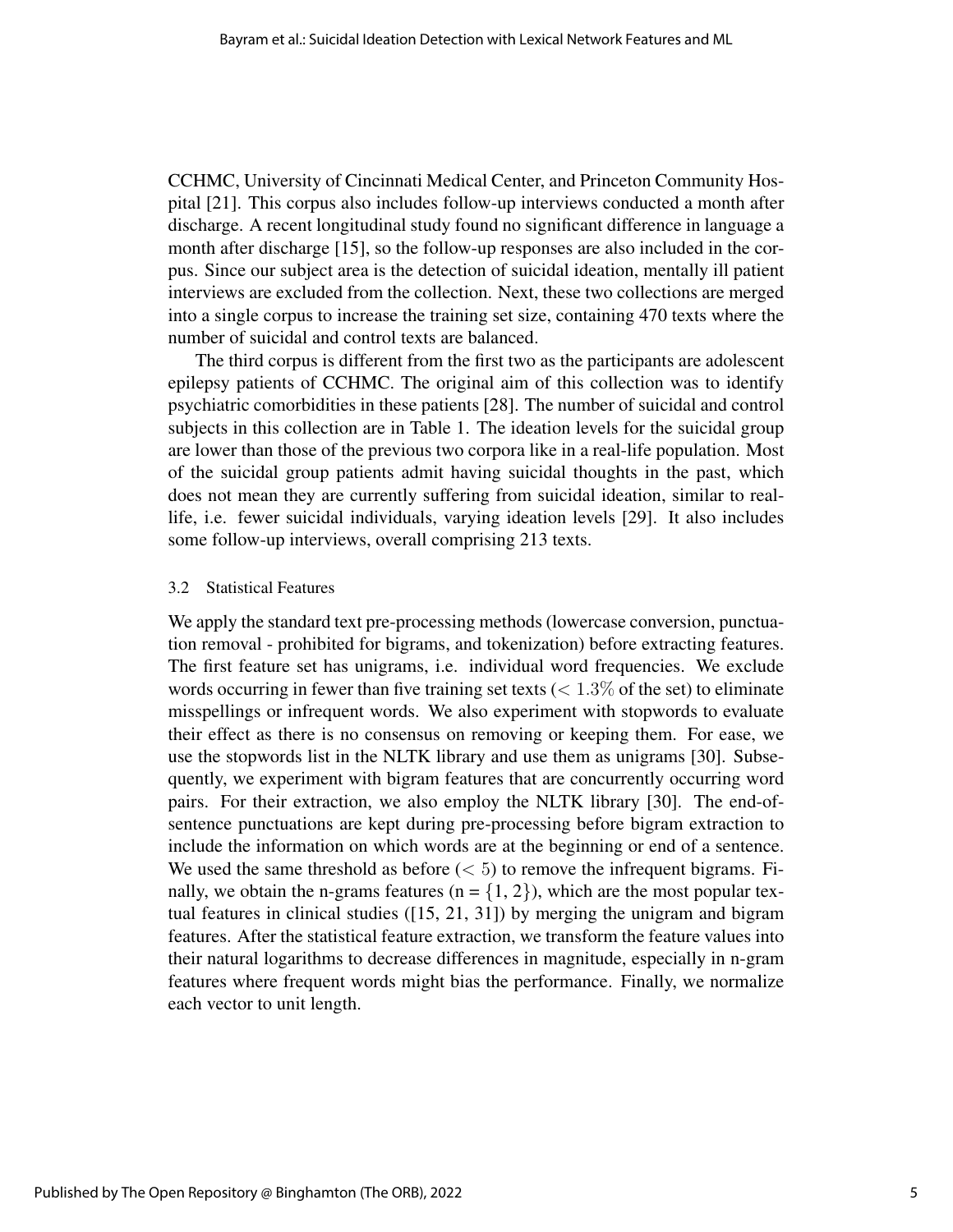#### 3.3 Lexical Associative Networks

One way to determine associations from textual data is to obtain joint usage information, i.e., two words that are frequently used together in the same textual neighborhood are considered to be more related [32, 33, 34, 35]. Building networks from a training corpus is a way of condensing the word relations, ideally capturing the shared thoughts and ideas they represent. Connecting the words or tokens in a text corpus based on such associations results in a lexical associative network. Two sub-sets of suicidal and control, undirected and weighted networks created from word associations are present in Figure 1 where the weights are computed as the correlation coefficient:

$$
w_{i,j} = \frac{p(i,j) - p_i p_j}{\sqrt{p_i(1-p_i)p_j(1-p_j)}}.
$$
\n(1)

 $p(i,j)$  is the probability of two words i and j to co-exist in the same sentence, while  $p_i$  and  $p_j$  are the individual occurrence probabilities.

One way of using these networks is for text classification. A method named excess weight density (EWD) has been proposed a semi-supervised approach [22, 36]. It estimates how well the words in a given text fit either network using the connection weights and the network density computation. For classification, it assigns the label of the network with the highest connection density to the text. We use this method as a baseline in this study.

```
\textbf{input}: G(V,W^1) \text{ and } G(V,W^2) ; // Lexical networks of two
      classes
output: \vec{x}, \vec{l} :
            // Feature vector, label vector
\vec{x} =[ ]; //
\vec{l} = [ ]; //
for \forall (i, j) \in V; // For all node (word) pairs
do
   if (w_{i,j}^1 > \lambda \in W^1) \vee (w_{i,j}^2 > \lambda \in W^2) ; \hspace{2cm} \text{/}\hspace{2cm} \text{/}\hspace{2cm} \lambda \text{ threshold}then
      x_{i,j} = w_{i,j}^1 - w_{i,j}^2; // Compute the feature value
      \vec{x} += [x_{i,j}]; \vec{x} += [x_{i,j}];
      \vec{l} += [(i, j)]; // Add the labels
   end
```
end

Algorithm 1: Algorithm for extracting lexical associative network features.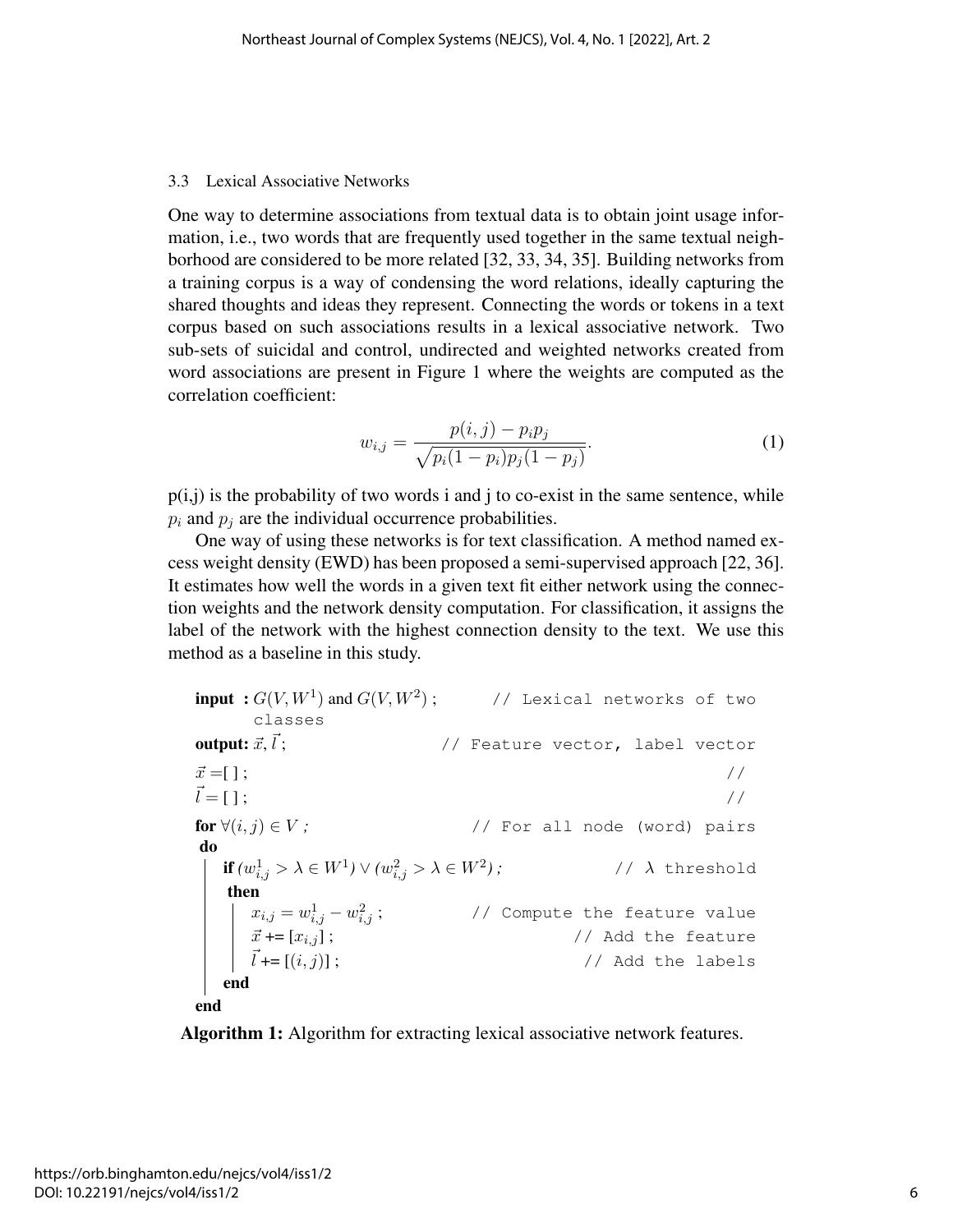

(a) A sample suicide network



(b) A sample control network

Figure 1: Randomly selected subsets from the suicide and control networks constructed using the associations between the words, where numbers on the connections are association weights.

Alternative to the text classification, these networks can also be used for feature extraction so they can be used together in machine learning tasks. For two networks  $G(V, W^1)$  and  $G(V, W^2)$  with the same nodes V, Algorithm 1 shows how the network features are extracted. For two words that exist in the networks as nodes  $(i, j)$ , their connection weights are subtracted from one another to obtain the final feature value. A positive feature value means the words are strongly connected in the first (suicidal) network compared to the other (control), and vice versa for the negative values.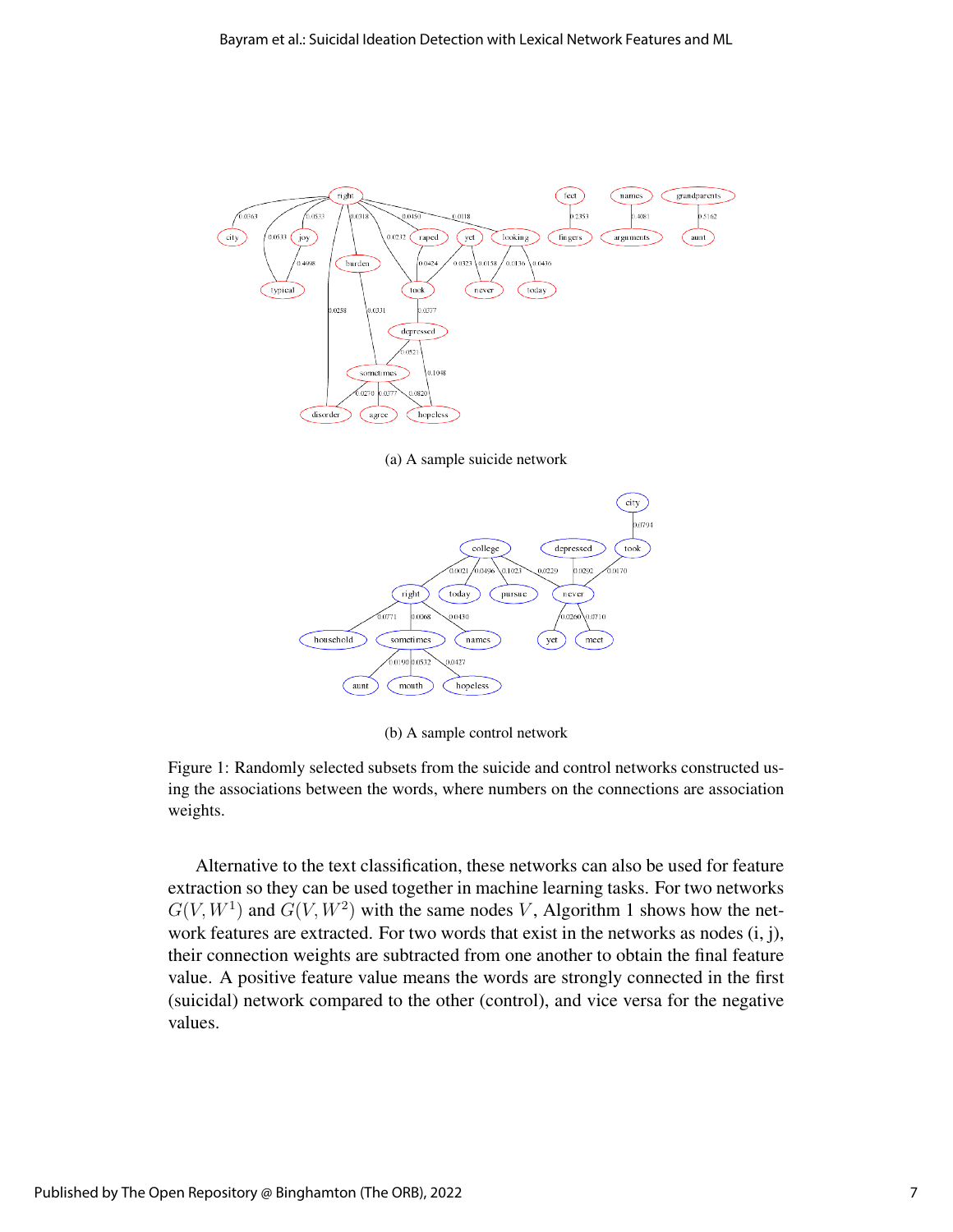### 3.4 Supervised Classifiers

In the experiments, three supervised methods are used. The first method is a logistic softmax. Logistic regression is popular in clinical studies [37, 31, 11], and the logistic classifier constructed as a neural network with no hidden layers is equivalent to logistic regression when the softmax is used in the output layer. Using the Tensorflow API [38], we create this no hidden layer network and apply standard feedforward back-propagation for training. To increase the complexity, a multilayer perceptron (MLP) is created by adding a hidden layer with a thousand neurons and hyperbolic tangent as the activation function, and a dropout rate of 0.98. Finally, to further increase the model complexity, a Convolutional Neural Network (CNN) is selected for its popularity in suicide research [17, 18, 12]. We use Kim's approach for sentence classification [39], which contains five layers (an input layer converting words into numbers representing their location in the vocabulary, an embedding layer that learns the semantic relations between the words, a convolution layer that applies convolution filters of different window sizes on embedding vectors, a maxpooling layer where the maximum value - assumed to be the most important feature - is extracted and returns "important" dense features, and finally, the softmax layer makes a classification decision). We modify this model to learn and classify complete texts instead of sentences. We initialize the embedding layer with pre-trained word2vec vectors that were trained by the Google News corpus, containing 100 billion words<sup>1</sup>. We keep the remaining parameters at default: the dropout rate of  $0.5$ , the decay rate of 2.5, the batch size of 64, the number of filters as 128, and the filter sizes  $\{3, 4, 5\}$ . To avoid overfitting, we use early stopping with the patience of 25 epochs on the validation set during training.

## 4 Results

For the experiments, from the merged two collections containing 470 interviews, we randomly select 25 suicidal and 25 control texts as the excluded test set. Next, we divide the remaining 420 texts into training and validation sets repeatedly ten times (ten-fold) at random as part of a Monte Carlo cross-validation to ascertain different texts become training set at each fold. Followingly, we perform the following operations at each fold: we randomly select 60 suicidal and 60 control texts for validation, and the remaining becomes the training set, and subsequently, we use the validation sets to tune the models during training and then classify the excluded test set and the third generalization corpus. At the end of the ten folds, we average the classification scores. Since the validation set is used for parameter tuning. To make sure there is no overfitting, validation set classification results are

<sup>1</sup>https://code.google.com/archive/p/word2vec/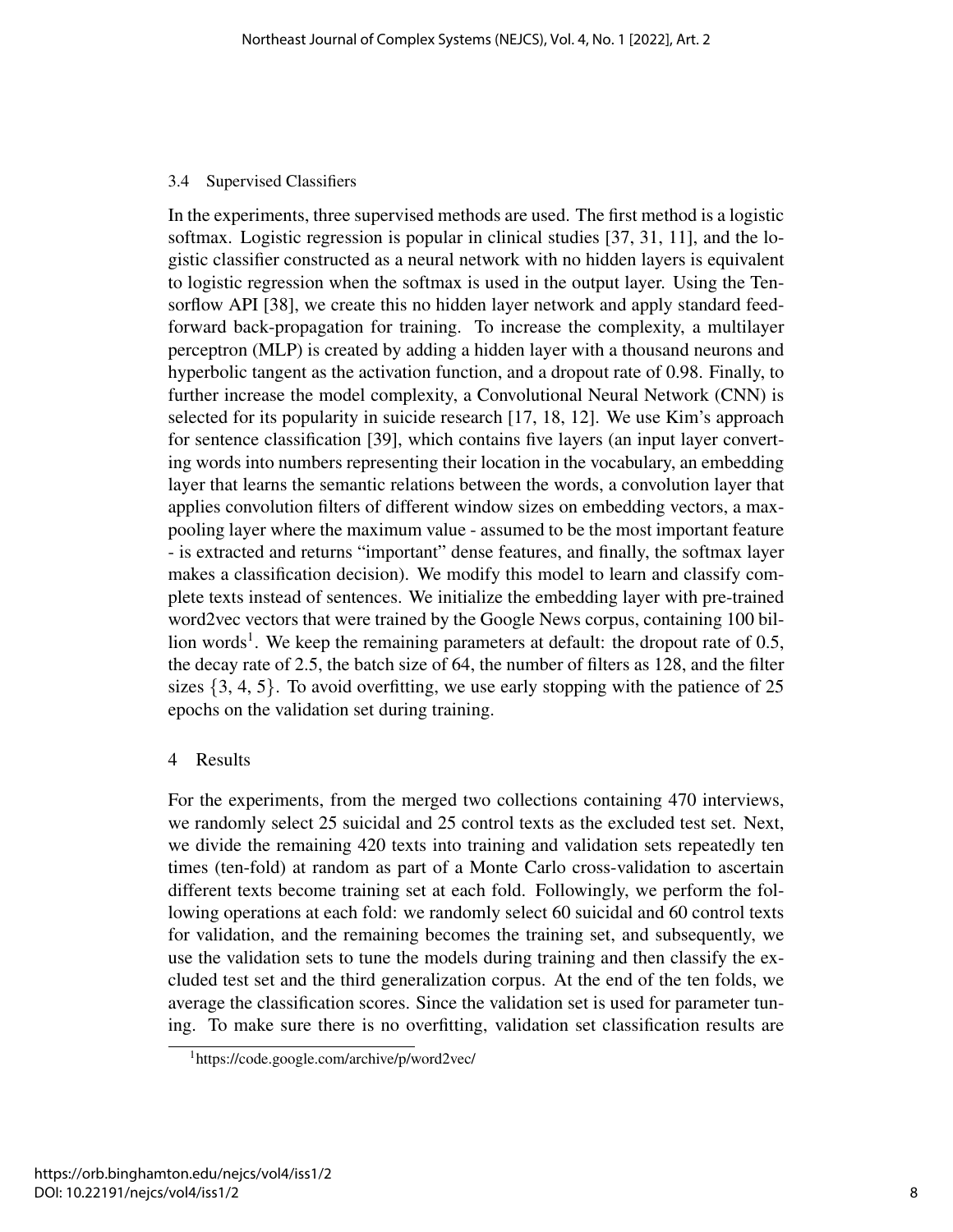compared to those of the test sets. Later, the validation sets are fully excluded from the remaining experiments.

Table 2: Average AUC scores and the standard deviation over ten-fold within-corpus and generalization evaluations.

| Test set (within-corpus) results   |          |           |           |         |                         |          |
|------------------------------------|----------|-----------|-----------|---------|-------------------------|----------|
| Methods                            | unigrams | stopwords | unigrams  | bigrams | n-grams<br>$(n \leq 2)$ | lexical  |
|                                    |          |           | without   |         |                         | network  |
|                                    |          |           | stopwords |         |                         | features |
| Logistic                           | 92.0     | 74.8      | 92.5      | 87.8    | 90.7                    | 85.5     |
|                                    | (2.0)    | (5.7)     | (1.0)     | (1.9)   | (3.0)                   | (2.1)    |
| <b>MLP</b>                         | 95.1     | 77.9      | 94.4      | 89.3    | 92.4                    | 86.1     |
|                                    | (1.2)    | (3.7)     | (1.1)     | (1.8)   | (1.8)                   | (2.9)    |
| Third (generalization) set results |          |           |           |         |                         |          |

| Methods    | unigrams | stopwords | unigrams<br>without<br>stopwords | bigrams | n-grams<br>$(n \leq 2)$ | lexical<br>network<br>features |
|------------|----------|-----------|----------------------------------|---------|-------------------------|--------------------------------|
| Logistic   | 66.1     | 59.3      | 66.5                             | 68.8    | 68.5                    | 62.5                           |
|            | (1.2)    | (2.0)     | (1.8)                            | (1.4)   | (1.4)                   | (2.0)                          |
| <b>MLP</b> | 65.8     | 58.7      | 65.3                             | 68.5    | 68.7                    | 62.0                           |
|            | (1.8)    | (1.5)     | (1.5)                            | (1.5)   | (1.4)                   | (1.9)                          |

Table 3: Average AUC scores and the standard deviation over ten-fold within-corpus and generalization evaluations of the methods not trained by statistical features.

| Test set (within-corpus) results |                |            | Third (generalization) set results |  |  |
|----------------------------------|----------------|------------|------------------------------------|--|--|
| <b>Methods</b>                   | <b>Results</b> | Methods    | Results                            |  |  |
| <b>EWD</b>                       | 77.6(3.1)      | <b>EWD</b> | 64.3(2.1)                          |  |  |
| <b>CNN</b>                       | 88.5(2.2)      | <b>CNN</b> | 61.6(2.5)                          |  |  |

Table 2 and Table 3 illustrate the within-corpus evaluation results and the generalization results as average and standard deviation of AUC values on the test set and on third set. The following items are the main observations we captured from these results:

• Results show that machine learning methods trained by lexical associative network features provide high performance, but fall short compared to the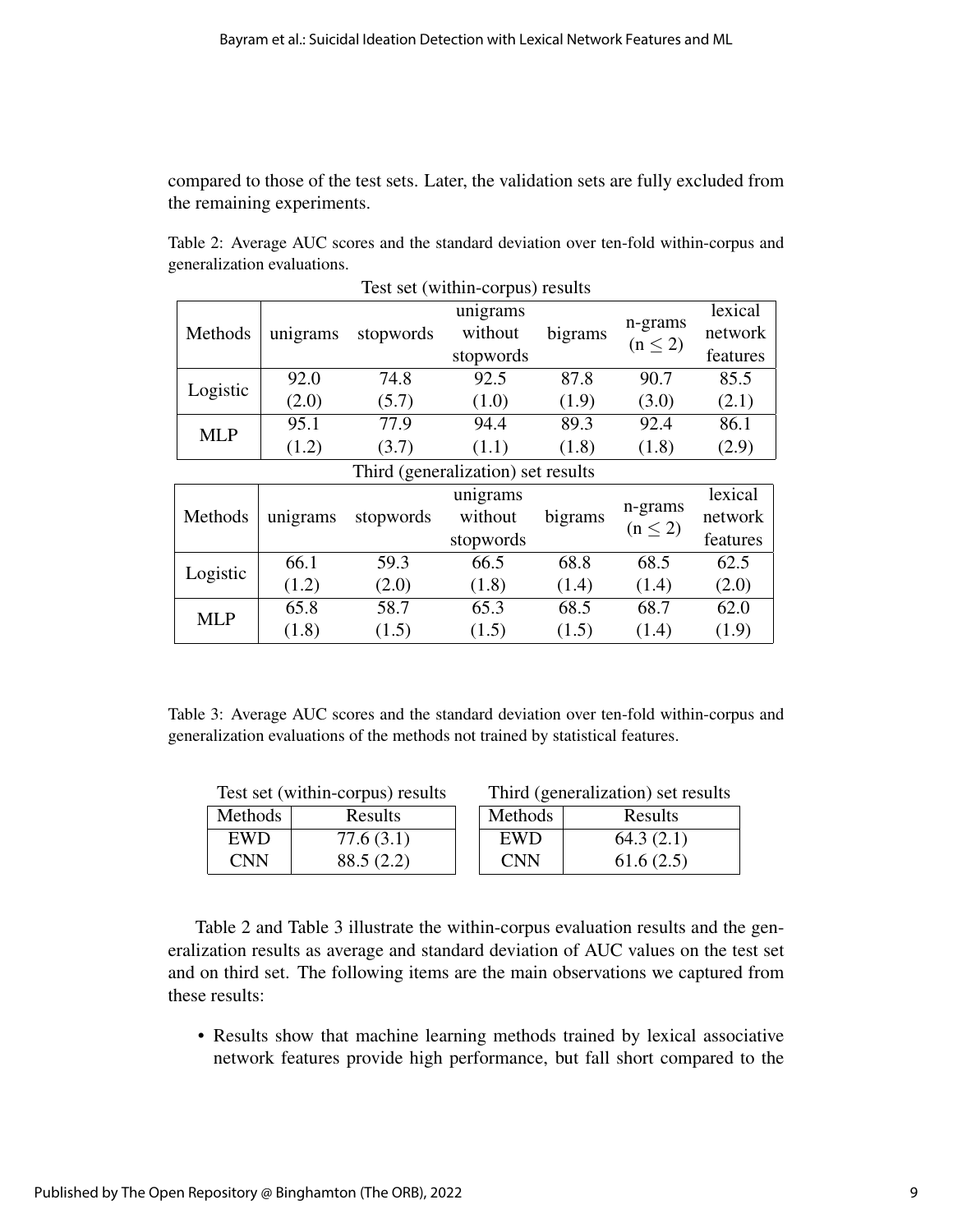models trained by standard features (unigrams, bigrams, n-grams). When used together with n-gram features to increase the heterogeneity of the feature space, these features may enhance the performance.

- The comparison of machine learning methods shows that neural networks and logistic classifier provide high performance independent of the feature type on within-corpus or generalization experiments. Also, CNN performs high on within-corpus experiments but fails to generalize over the third corpus as effectively as the MLP, or the EWD. Overall, no single method outperforms the rest under all circumstances, but the MLP seems to be the best.
- A notable observation from the results is that the simple, no hidden layer neural network, which is the logistic classifier, has performance comparable to and often not far behind the CNN and the MLP. This observation is significant for clinical applications because logistic classifier is explainable and computationally simple. These results also indicate that complex approaches are driven more by historical practice than tangible benefits. The superiority of simple methods over the deep learning methods on small suicide corpora is commonly observed [14].

In addition to the classification experiments, we also take advantage of the fact that some machine learning methods are not black-boxes. The learned weights of the trained logistic classifier can be used to determine which words were most important for returning the above AUC scores. Thus, we use the trained logistic classifier and return top ten features for each feature set in Table 4. The top unigrams contain suicidal words like "depression," "feeling," and "pill". Meantime, the top suicidal stopwords are "you" and "we." Top bigrams and n-grams also have word pairs associated to depression, anger, feeling, while the control features have happiness and laughter-related words. Overall, the statistical features are interpretable. Yet, interpreting the top lexical associative network features is not as straightforward due to their computational nature. For example, the word pair "hope-role", unlike bigrams, does not mean it was more frequent in the suicidal set. It means, its feature value, which could be negative, was more significant for identifying the suicidal interview transcripts. Thus, the negative correlations are also in effect in these network features.

# 5 Discussion

Perhaps the most interesting observation from the results is the performance of the extremely simple logistic classifier. Over the years, researchers have applied increasingly sophisticated machine learning methods to text classification - often with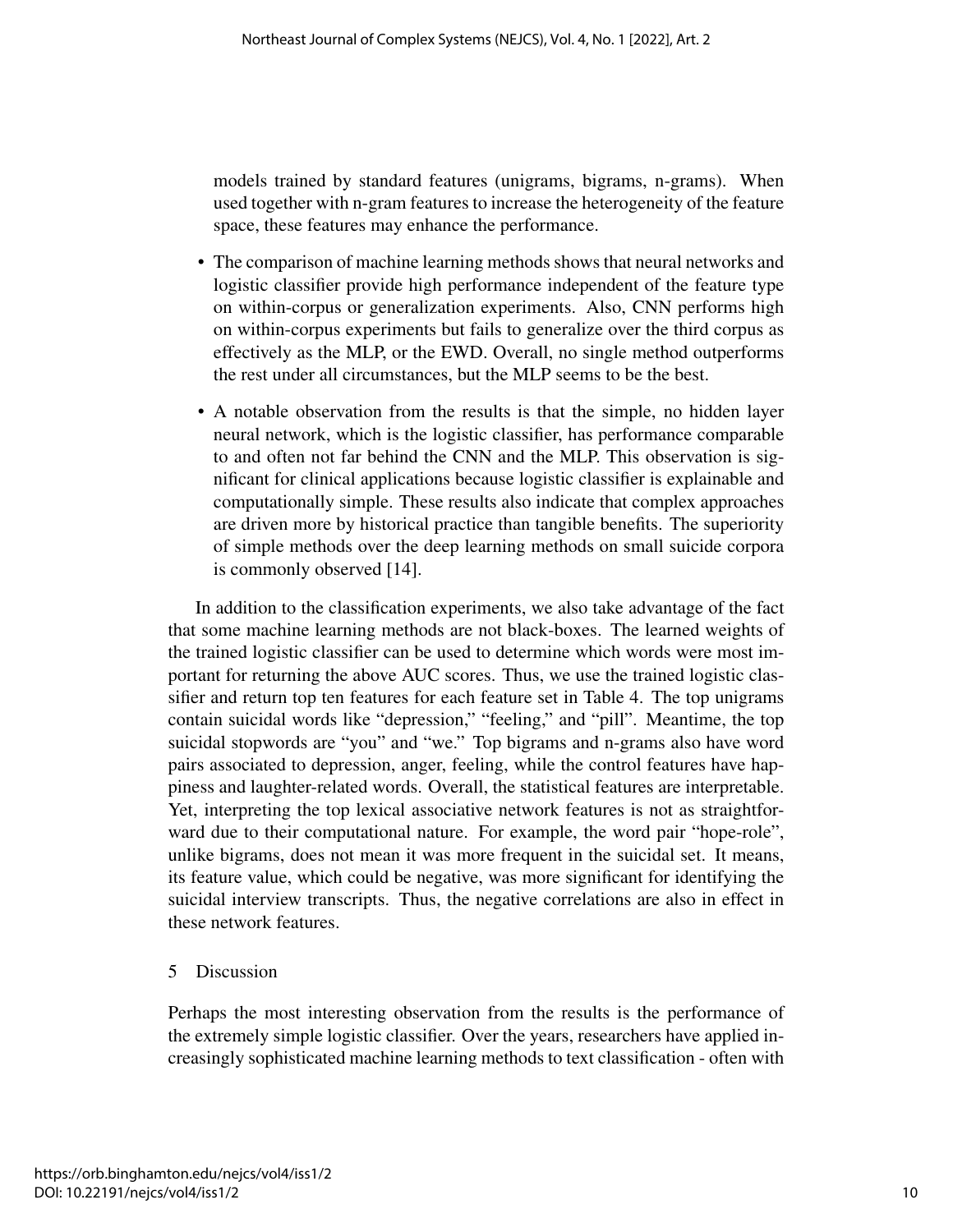| Table 4: Top ten features from to the trained logistic classifier of the remaining feature sets |  |
|-------------------------------------------------------------------------------------------------|--|
| (S: top suicidal, C: top control class features.)                                               |  |

| Feature   | Top ten features per class (left to right: most to less important)     |
|-----------|------------------------------------------------------------------------|
| unigrams  | S: depression, feeling, feels, medication, depressed, thoughts,        |
|           | kinda, pills, met, working                                             |
|           | C: role, laughs, play, healthy, say, fine, something, sports, upset,   |
|           | passed                                                                 |
| stopwords | S: than, or, does, if, you, can, we, further, you've, over             |
|           | C: here, hasn't, which, against, how, this, herself, himself, was,     |
|           | did                                                                    |
| bigrams   | S: i'm-angry, depressed-and, yeah-it, it-feels, because-of, feels-     |
|           | like, i'm-at, feel-like, i-need, this-to                               |
|           | C: laughs-i, .-laughs, me-angry, big-role, role-., close-., no-it,     |
|           | plays-a, happy-person, i-like                                          |
| n-grams   | S: feeling, depression, working, thoughts, i'm-angry, yeah-it,         |
|           | because-of, depressed-and, medication, pills                           |
|           | C: laughs-i, role, .-laughs, laughs, play, big-role, role-., me-angry, |
|           | close-., they-say                                                      |
| lexical   | S:role-really, hope-role, role-secrets, life-role, role-um, things-    |
| network   | role, people-role, anything-stupid, much-role, better-role             |
| features  | C: laughs-god, think-depression, feeling-um, good-point, feeling-      |
|           | that's, something-good, life-something, takes-see, get-working,        |
|           | laughs-secrets                                                         |

good results. However, the experiments show that its performance is competitive with more complex machine learning methods such as MLP, though the latter did show slightly better average AUC. More notably, the logistic classifier produces the best generalization performance across the board. The generalization results also showed that different features (except stopwords only) made relatively little difference. Together, these observations indicate that the essential information used for inference by the machine learning classifiers is relatively simple and is almost entirely captured by simple (unigram) features and a simple (logistic) classifier. In addition to the computational advantage conferred by these simpler models, their use also leads to greater explainability. When unigrams are used as features in a non-hidden-layer logistic classifier, it is very straightforward to determine the differential value of words (or word combinations if n-grams are used) through feature analysis as demonstrated earlier.

The experiments on stopwords indicate that: a) machine learning classifiers can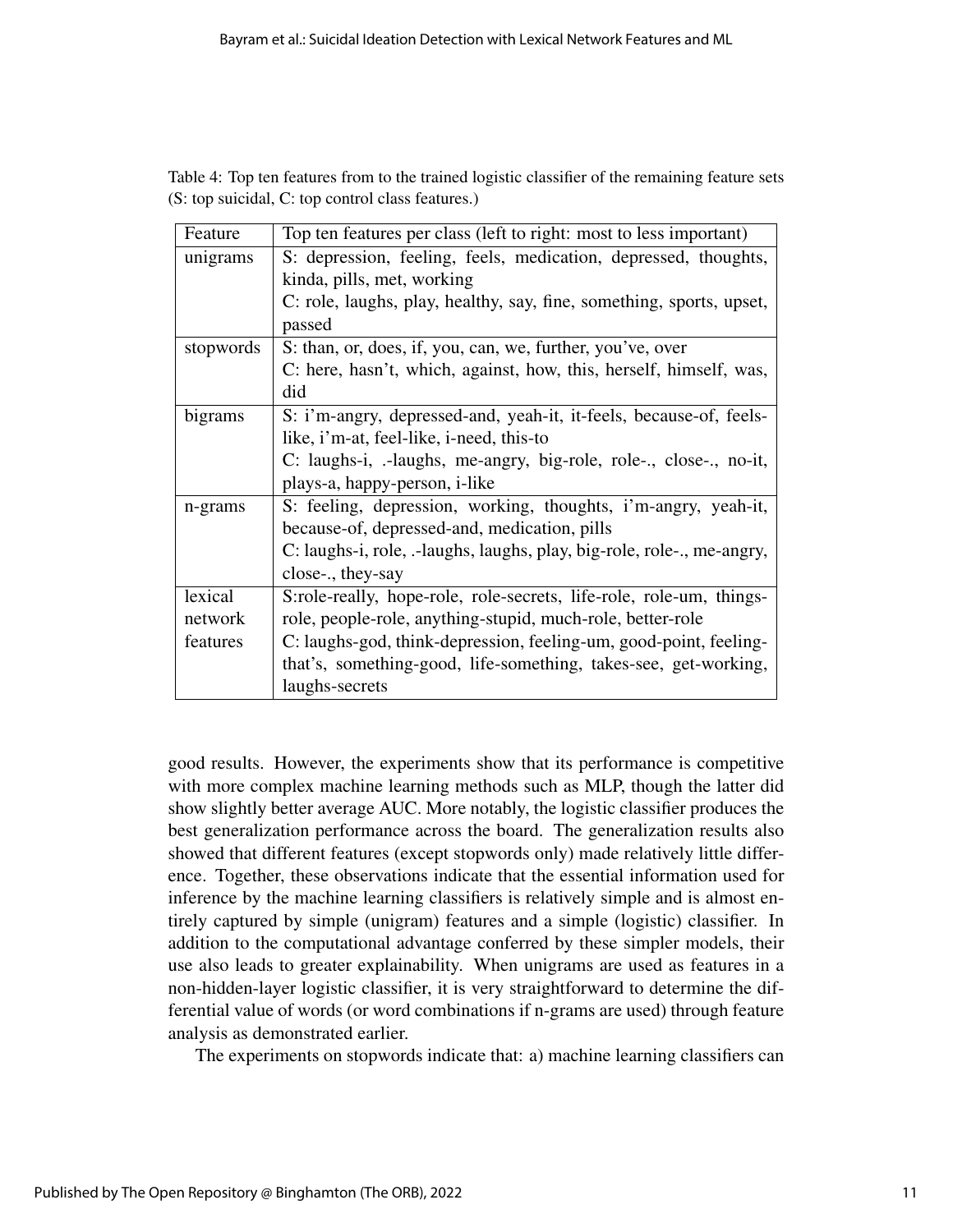achieve performance using only stopwords as features, suggesting that the stopword distribution alone does provide some information about the suicidality of a text; b) When machine learning classifiers are trained by unigrams, including or excluding stopwords makes no significant difference, suggesting that whatever information is carried by stopwords is also available in the unigrams (see Table 4). One can conclude from (b) that choosing either approach is accurate. Since classifying the stopwords alone shows some benefit, it might be beneficial to include them. Meanwhile, the lexical associative network features alone failed to overpower the performance of the statistical features, which are powerful. Yet, these network features alone provided comparable performance to the well-established statistical features. Especially in the generalization experiment, the lexical network features trained by either machine learning method provides better performance than CNN. Also, the network-based classifier EWD also performs better than CNN, and is comparable to the other machine learning methods in the generalization experiment. These findings show that such networks deserve further studying and improvement.

A key point of this study is that it provides a comparison between two different clinical datasets. Most studies use clinical collections that cannot be released for legal reasons. This limitation eliminates the possibility of other researchers investigating methods on the same corpus. Nevertheless, this can be overcome to some extent by testing methods developed on one corpus on another available collection, giving a sense of how transferable such models can be. It also illustrates the classifiability of the collection used for training compared to other studies. Classification results reaching as high as AUC=95  $\pm$  1.2% on the test set confirm the previous literature reporting high within-corpus results from these collections [21, 27, 15]. Meanwhile, the generalization of the trained models on the third collection returns around AUC=68.8  $\pm$  1.4%. Although it may seem low compared to the withincollection results, it is necessary to remember that the methods were not trained on this collection. The contents of this corpus are different from the previous two datasets as the reported suicidal ideation levels are low or were in the past. A previous study reports an AUC score of 71% on within-corpus evaluation using ngrams and SVM on this third set [28]. The trivial difference between 68.8 and 71 confirms the low levels of suicidal ideation. The fact that the models trained on different datasets could classify this distinct collection almost as good as its past within-dataset results is a rich contribution for the future of suicide risk detection applications. This outcome proves that the identifiers of suicidal ideation present within the features are transferable to other collections. These results are especially significant considering the size of the training data since working with machine learning methods on small datasets is a challenge [14]. Overall, these observations confirm that trained machine learning methods and the networks together have a great potential for use in future mental health datasets.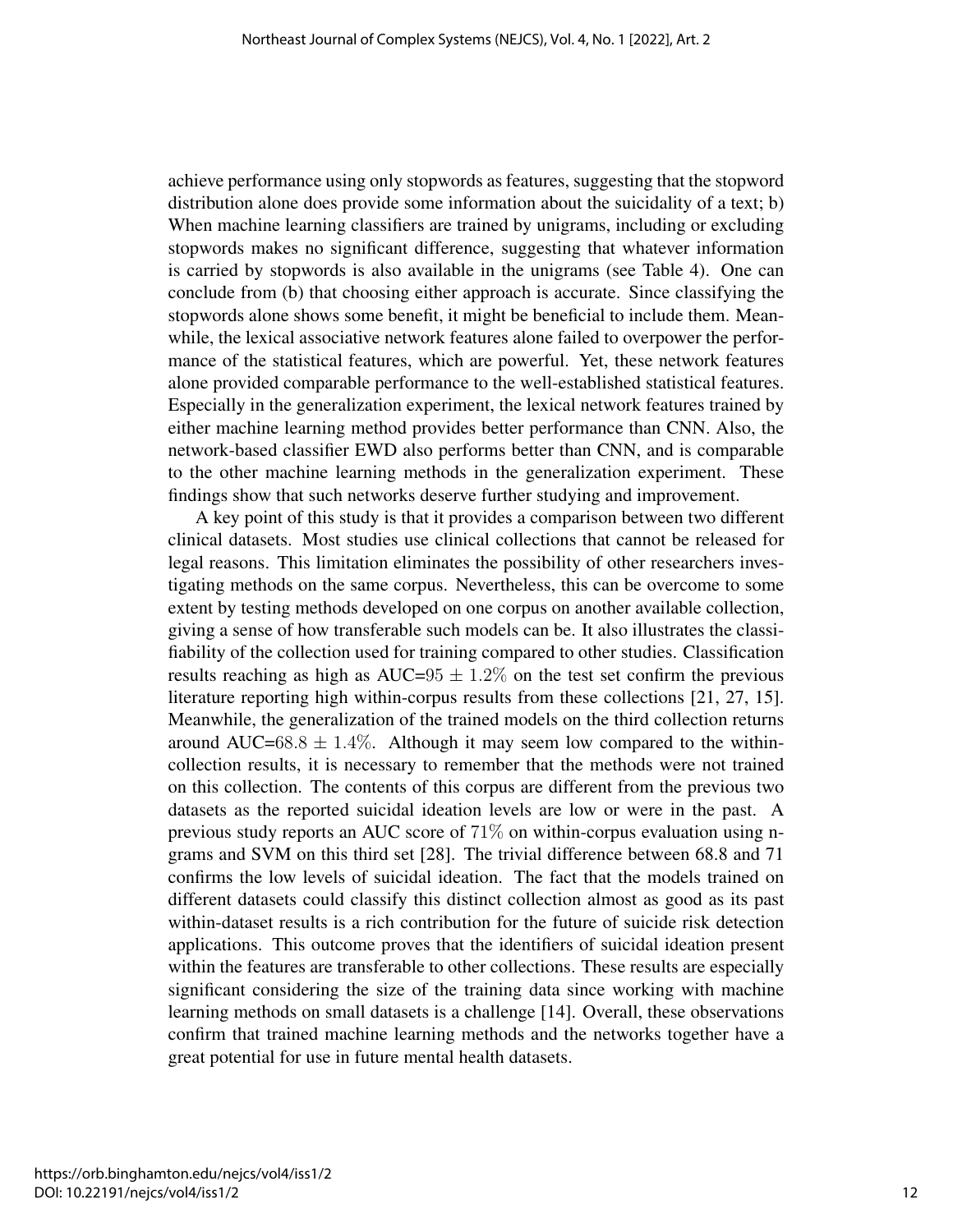#### 6 Conclusion

Implementing machine learning methods is becoming a common practice in suicide research. Yet, the literature needs more experiments for enhancing the confidence towards these research studies. The current state of research is far from perfection for the lack of clinically-labeled data, lack of generalization experiments, and lack of different method evaluations. This study responds to these issues by experimenting with statistical text features, and constructing networks for feature extraction and classification. Among the results of many folds, machine learning methods prove to be successful in detecting suicidal ideation with an average AUC of 95% on within-corpus evaluations on the merged two collections. Most essentially, the trained models achieve success in classifying the low ideation levels in the third collection. Tests on lexical networks also show promise as a classifier and as a source of features. Meantime, logistic classifier performs almost as well as, and at times even better than complex, deep learning methods, and in addition, promises explicability through feature analysis. However, extensive future work with more methods and more data is needed before clinicians start utilizing these models in practice. Until then, these experiments help improve confidence in employing them so new studies can explore these aspects further and enhance the state of knowledge.

## References

- [1] Centers for Disease Control and Prevention. Preventing Suicide. U.S. Department of Health & Human Services; 2018. Available from: https://www.cdc.gov/violenceprevention/pdf/suicide-factsheet.pdf.
- [2] World Health Organization G. Suicide: Key Facts. World Health Organization; 2019. Available from: https://www.who.int/news-room/factsheets/detail/suicide.
- [3] Sher L. The impact of the COVID-19 pandemic on suicide rates. QJM: An International Journal of Medicine. 2020;113(10):707–712.
- [4] Mamun MA, Griffiths MD. First COVID-19 suicide case in Bangladesh due to fear of COVID-19 and xenophobia: Possible suicide prevention strategies. Asian journal of psychiatry. 2020;51:102073.
- [5] Low DM, Rumker L, Talkar T, Torous J, Cecchi G, Ghosh SS. Natural Language Processing Reveals Vulnerable Mental Health Support Groups and Heightened Health Anxiety on Reddit During COVID-19: Observational Study. Journal of medical Internet research. 2020;22(10):e22635.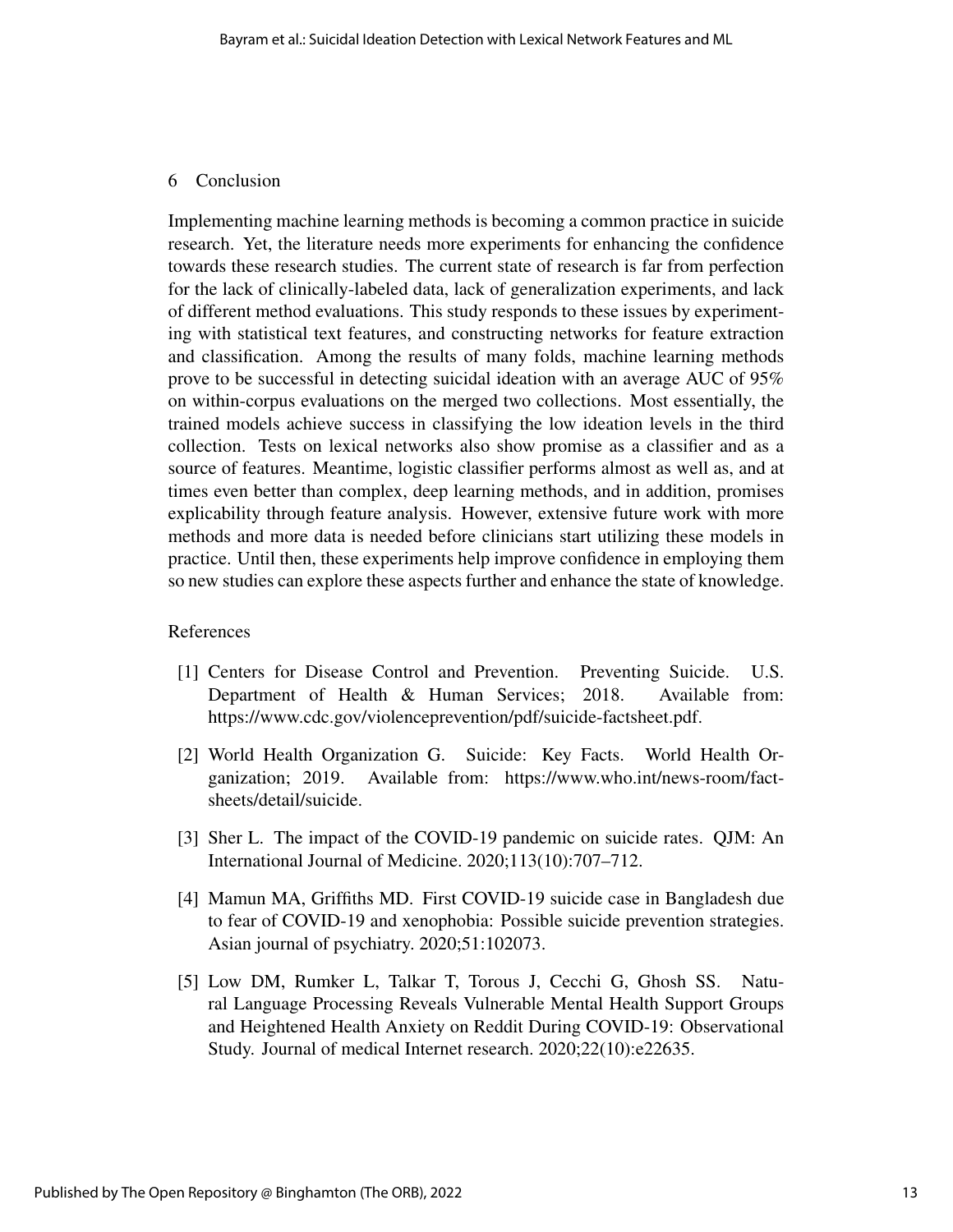- [6] Kessler RC, Demler O, Frank RG, Olfson M, Pincus HA, Walters EE, et al. Prevalence and treatment of mental disorders, 1990 to 2003. New England Journal of Medicine. 2005;352(24):2515–2523.
- [7] Kazdin AE. Evidence-based treatment research: Advances, limitations, and next steps. American Psychologist. 2011;66(8):685.
- [8] Coppersmith G, Leary R, Crutchley P, Fine A. Natural language processing of social media as screening for suicide risk. Biomedical informatics insights. 2018;10:1178222618792860.
- [9] Franklin JC, Ribeiro JD, Fox KR, Bentley KH, Kleiman EM, Huang X, et al. Risk factors for suicidal thoughts and behaviors: A meta-analysis of 50 years of research. Psychological Bulletin. 2017;143(2):187.
- [10] Murray D. Is it time to abandon suicide risk assessment? British Journal of Psychiatry Open. 2016;2(1):e1–e2.
- [11] Nock MK, Park JM, Finn CT, Deliberto TL, Dour HJ, Banaji MR. Measuring the suicidal mind: implicit cognition predicts suicidal behavior. Psychological science. 2010;21(4):511–517.
- [12] Ji S, Pan S, Li X, Cambria E, Long G, Huang Z. Suicidal ideation detection: A review of machine learning methods and applications. IEEE Transactions on Computational Social Systems. 2020.
- [13] Macavaney S, Mittu A, Coppersmith G, Leintz J, Resnik P. Community-level research on suicidality prediction in a secure environment: Overview of the CLPsych 2021 shared task. In: Proceedings of the Seventh Workshop on Computational Linguistics and Clinical Psychology: Improving Access; 2021. p. 70–80.
- [14] Bayram U, Benhiba L. Determining a Person's Suicide Risk by Voting on the Short-Term History of Tweets for the CLPsych 2021 Shared Task. In: Proceedings of the Seventh Workshop on Computational Linguistics and Clinical Psychology: Improving Access; 2021. p. 81–86.
- [15] Pestian J, Santel D, Sorter M, Bayram U, Connolly B, Glauser T, et al. A Machine Learning Approach to Identifying Changes in Suicidal Language. Suicide and Life-Threatening Behavior. 2020.
- [16] Resnik P, Foreman A, Kuchuk M, Musacchio Schafer K, Pinkham B. Naturally occurring language as a source of evidence in suicide prevention. Suicide and Life-Threatening Behavior. 2020.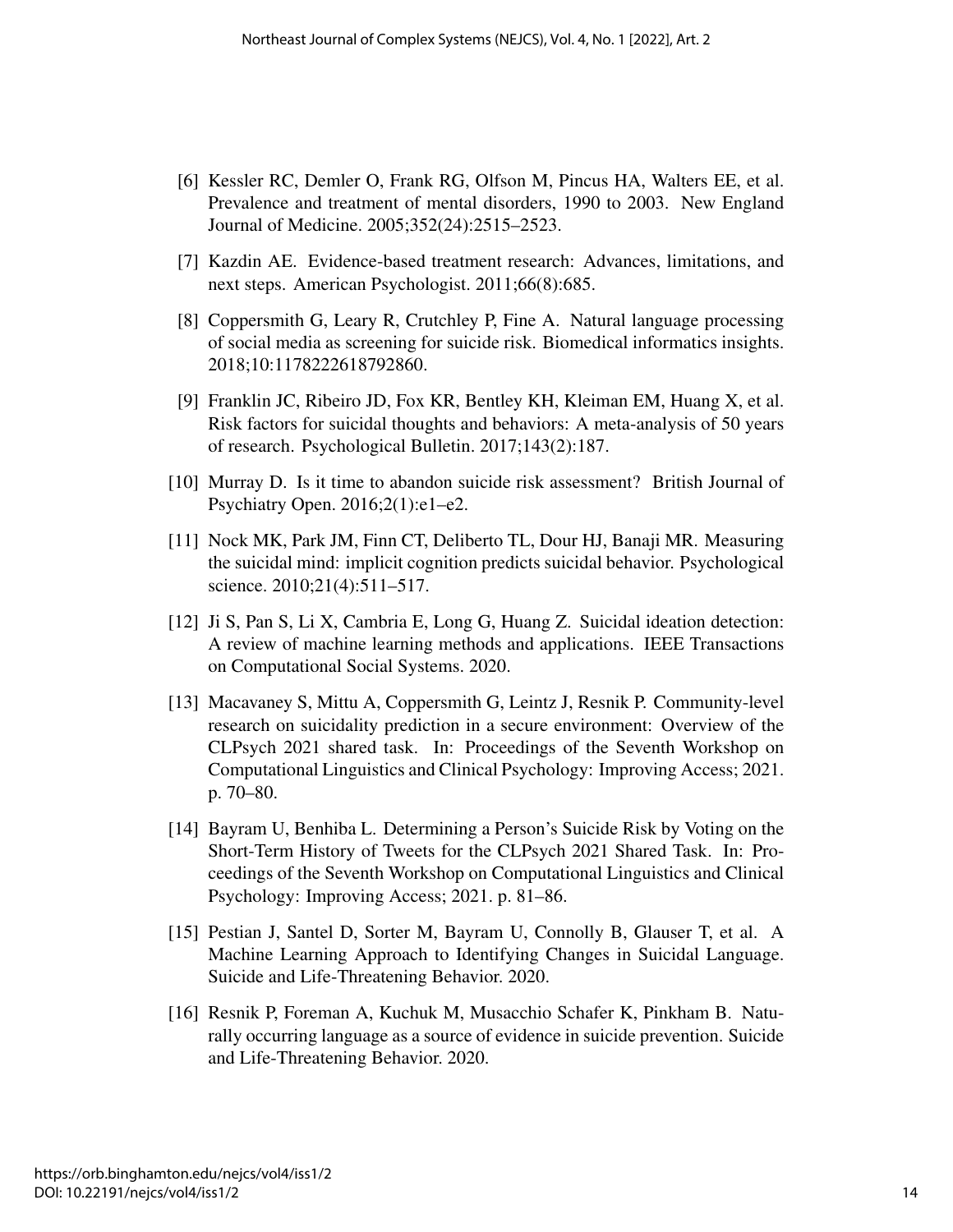- [17] Tadesse MM, Lin H, Xu B, Yang L. Detection of suicide ideation in social media forums using deep learning. Algorithms. 2020;13(1):7.
- [18] Gaur M, Alambo A, Sain JP, Kursuncu U, Thirunarayan K, Kavuluru R, et al. Knowledge-aware assessment of severity of suicide risk for early intervention. In: The World Wide Web Conference; 2019. p. 514–525.
- [19] Sawhney R, Manchanda P, Mathur P, Shah R, Singh R. Exploring and learning suicidal ideation connotations on social media with deep learning. In: Proceedings of the 9th Workshop on Computational Approaches to Subjectivity, Sentiment and Social Media Analysis; 2018. p. 167–175.
- [20] Matero M, Idnani A, Son Y, Giorgi S, Vu H, Zamani M, et al. Suicide risk assessment with multi-level dual-context language and bert. In: Proceedings of the sixth workshop on computational linguistics and clinical psychology; 2019. p. 39–44.
- [21] Pestian JP, Sorter M, Connolly B, Bretonnel Cohen K, McCullumsmith C, Gee JT, et al. A machine learning approach to identifying the thought markers of suicidal subjects: a prospective multicenter trial. Suicide and life-threatening behavior. 2017;47(1):112–121.
- [22] Bayram U, Minai AA, Pestian J. A Lexical Network Approach for Identifying Suicidal Ideation in Clinical Interview Transcripts. In: International Conference on Complex Systems. Springer; 2018. p. 165–172.
- [23] Teixeira AS, Talaga S, Swanson TJ, Stella M. Revealing semantic and emotional structure of suicide notes with cognitive network science. Scientific reports. 2021;11(1):1–15.
- [24] De Beurs D, Fried EI, Wetherall K, Cleare S, O'Connor DB, Ferguson E, et al. Exploring the psychology of suicidal ideation: A theory driven network analysis. Behaviour research and therapy. 2019;120:103419.
- [25] Ribeiro MT, Singh S, Guestrin C. Why should i trust you? Explaining the predictions of any classifier. In: Proceedings of the 22nd ACM SIGKDD international conference on knowledge discovery and data mining; 2016. p. 1135–1144.
- [26] Pestian JP, Matykiewicz P, Duch W, Glauser TA, Kowatch RA, Grupp-Phelan JM, et al.. Processing text with domain-specific spreading activation methods. Google Patents; 2016. US Patent 9,477,655.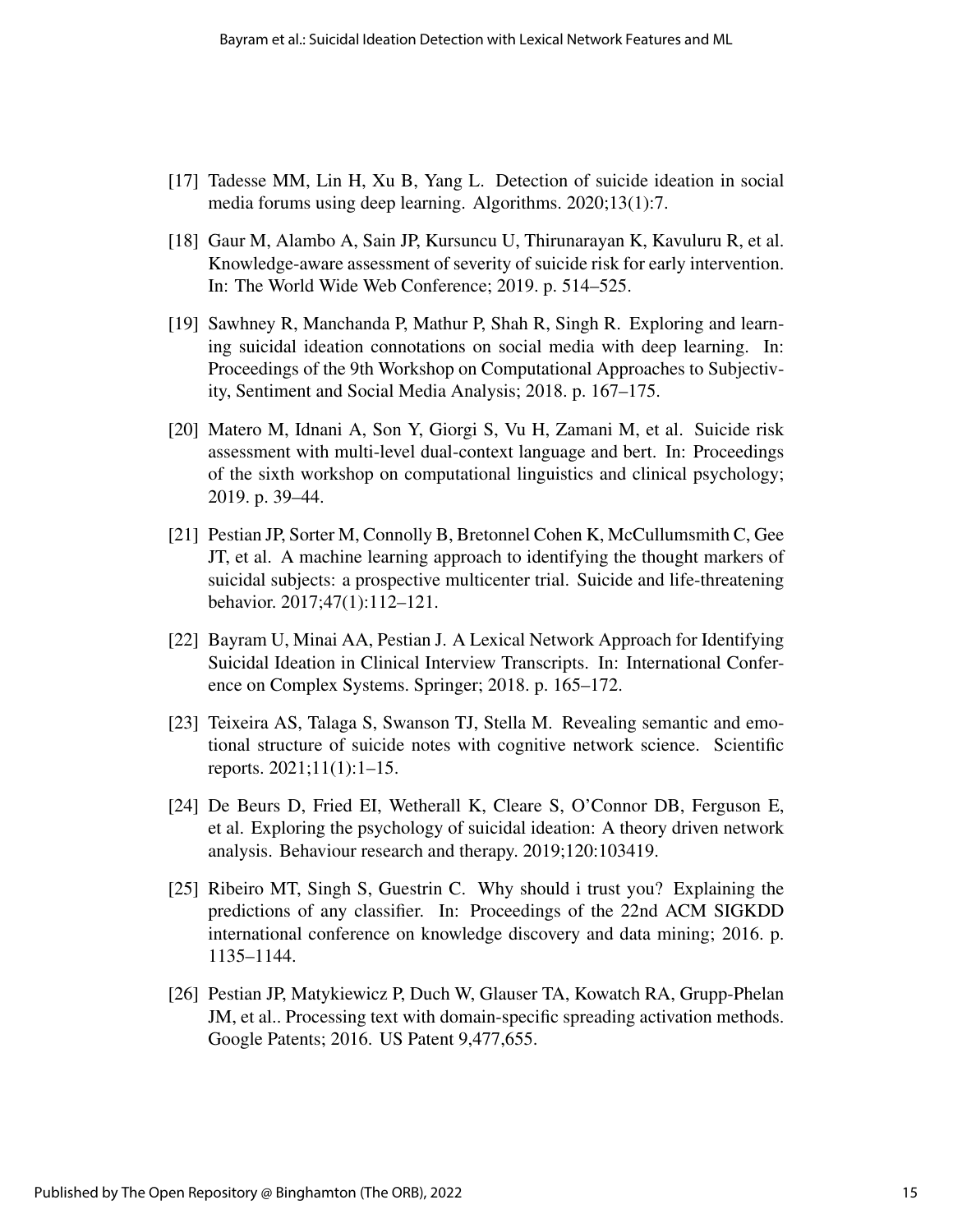- [27] Pestian JP, Grupp-Phelan J, Bretonnel Cohen K, Meyers G, Richey LA, Matykiewicz P, et al. A controlled trial using natural language processing to examine the language of suicidal adolescents in the emergency department. Suicide and life-threatening behavior. 2015.
- [28] Glauser T, Santel D, DelBello M, Faist R, Toon T, Clark P, et al. Identifying Epilepsy Psychiatric Comorbidities With Machine Learning. Acta Neurologica Scandinavica. 2019.
- [29] Gibbons RD. The statistics of suicide. Shanghai archives of psychiatry. 2013;25(2):124.
- [30] Bird S, Klein E, Loper E. Natural Language Processing with Python. O'Reilly Media; 2009.
- [31] De Choudhury M, Kiciman E, Dredze M, Coppersmith G, Kumar M. Discovering shifts to suicidal ideation from mental health content in social media. In: Proceedings of the 2016 CHI Conference on Human Factors in Computing Systems. ACM; 2016. p. 2098–2110.
- [32] Marinho VQ, Hirst G, Amancio DR. Authorship attribution via network motifs identification. In: Intelligent Systems (BRACIS), 2016 5th Brazilian Conference on. IEEE; 2016. p. 355–360.
- [33] Mehri A, Darooneh AH, Shariati A. The complex networks approach for authorship attribution of books. Physica A: Statistical Mechanics and its Applications. 2012;391(7):2429–2437.
- [34] Lahiri S. Complexity of word collocation networks: A preliminary structural analysis. arXiv preprint arXiv:13105111. 2013.
- [35] Bayram U, Roy R, Assalil A, BenHiba L. The unknown knowns: a graphbased approach for temporal COVID-19 literature mining. Online Information Review. 2021.
- [36] Bayram U, Pestian J, Santel D, Minai AA. What's in a Word? Detecting Partisan Affiliation from Word Use in Congressional Speeches. In: 2019 International Joint Conference on Neural Networks (IJCNN). IEEE; 2019. p. 1–8.
- [37] Walsh CG, Ribeiro JD, Franklin JC. Predicting risk of suicide attempts over time through machine learning. Clinical Psychological Science. 2017;5(3):457–469.